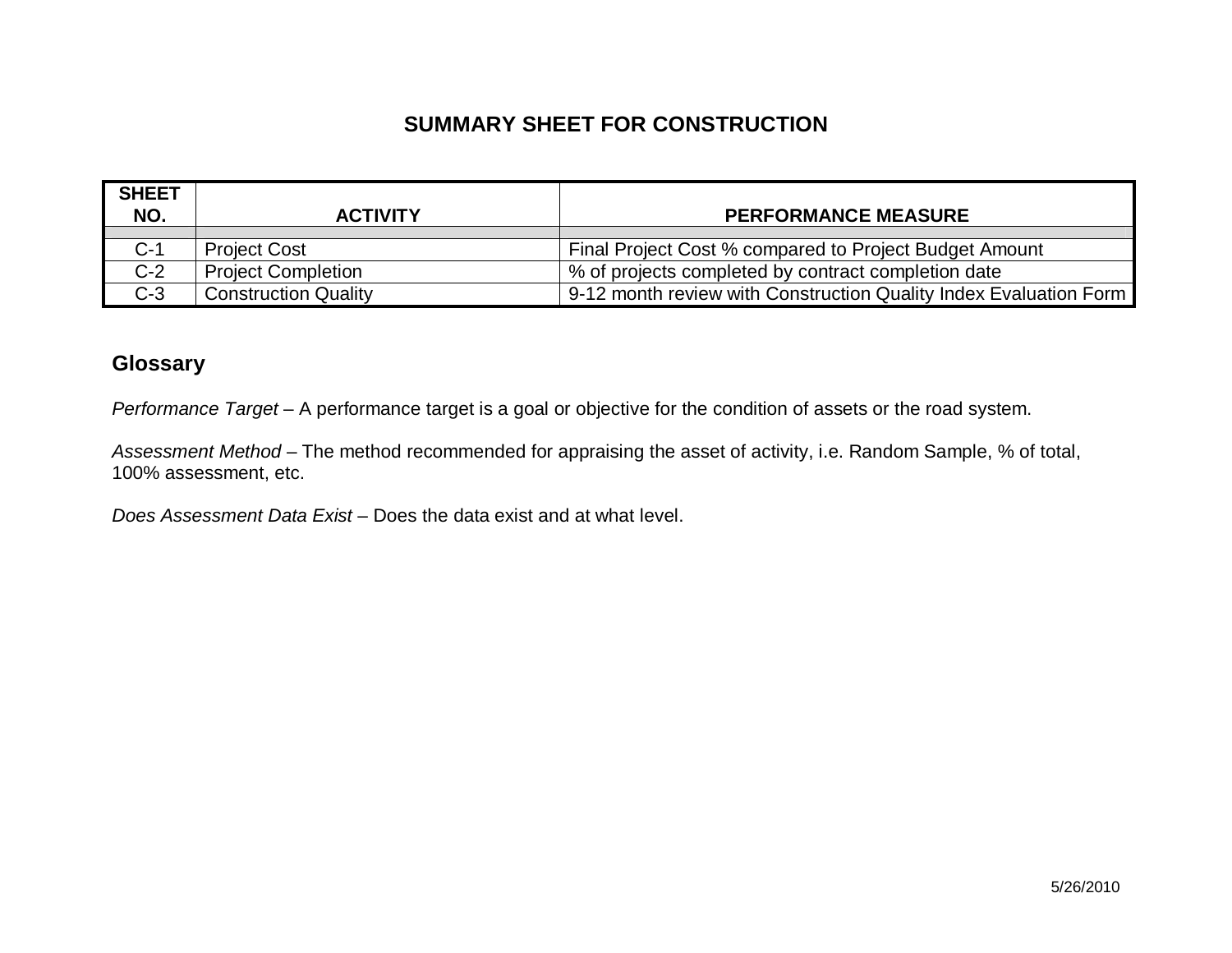### Functional Work Group Worksheet

Element : Construction Projects

Activities: Project Cost

Performance Measure: Final Project Cost % compared to Project Budget Amount

| LOS<br>Category | <b>LOS Description</b>                                          |
|-----------------|-----------------------------------------------------------------|
| A               | Average final project cost* <= 1% of project budget amount**    |
| B               | Average final project cost* 1%-3% above project budget amount** |
| C               | Average final project cost* 3%-5% above project budget amount** |
| D               | Average final project cost* 5%-7% above project budget amount** |
| F               | Average final project cost* > 7% above project budget amount**  |

|                                    | Statewide   | Regional    | Subregional |
|------------------------------------|-------------|-------------|-------------|
| Performance Target                 |             |             |             |
| <b>Assessment Method</b>           | <b>BSIP</b> | <b>BSIP</b> | <b>BSIP</b> |
| <b>IDoes Assessment Data Exist</b> | Yes         | Yes         | Yes         |

Average Final Project Cost Overrun = Sum of individual project final cost overrun per tier Number of projects per tier

Individual project final cost overrun = Final Project Cost - Project Budget Amount Project Budget Amount

 \*Final Project Cost = All charges to the contract plus engineering, inspection and contingencies. **(Fuel and A/C adjustments will be deducted.)**

\*\* Project Budget Amount = Initial Budget amount set after letting, includes the award amount plus engineering, inspection and contingencies. The engineering, inspection and contingen cies for all bridge projects is 15% of the award amount and the engineering, inspection and contingencies for all other projects, excluding resurfacing, is 20% of the award amount.

The Average Final Project Cost Overrun will be calucated for each tier.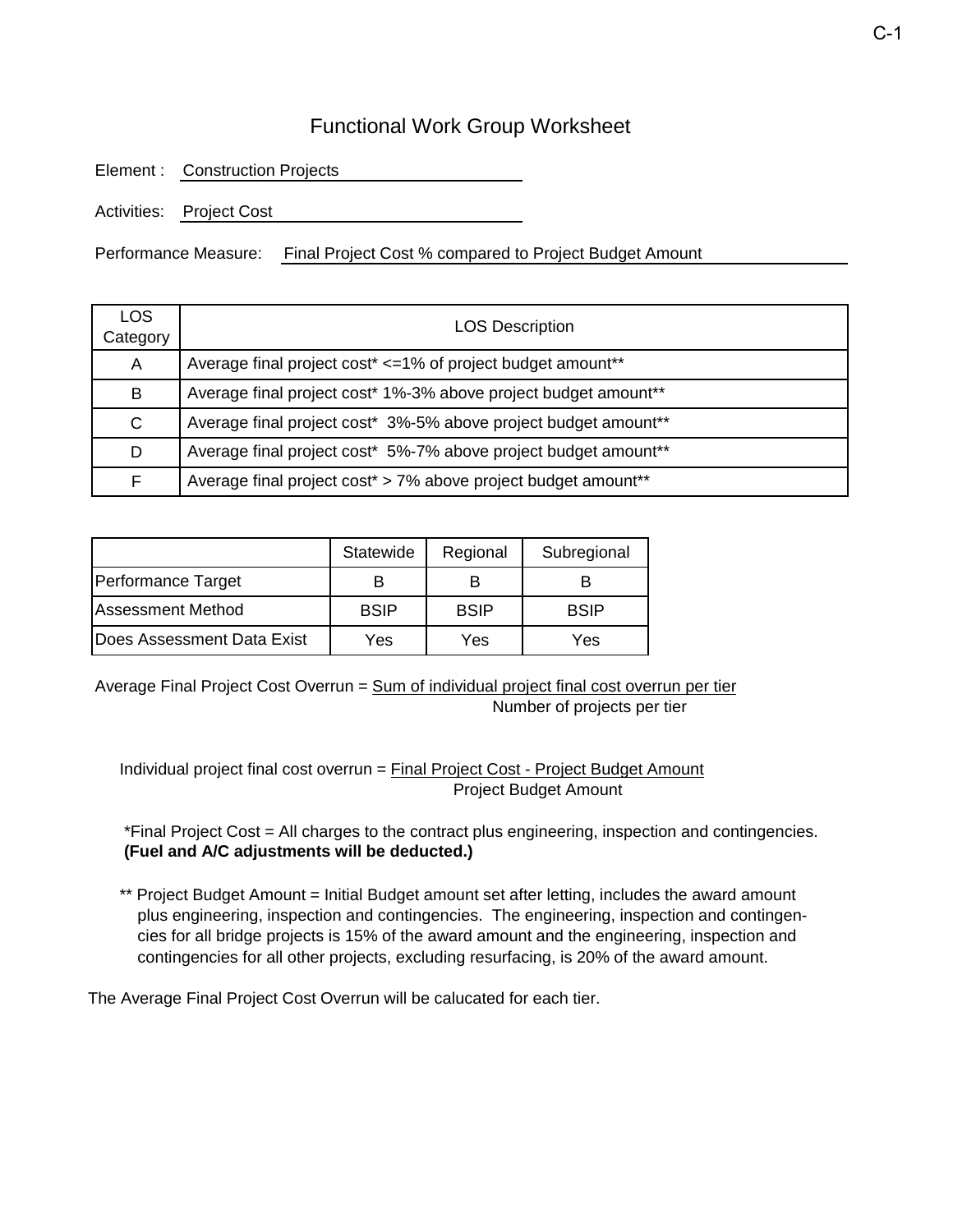# Functional Work Group Worksheet

Element : Construction Projects

Activities: Project Completion

Performance Measure: % of projects completed by contract completion date.

| <b>LOS Category</b> | <b>LOS Description</b>                                        |
|---------------------|---------------------------------------------------------------|
| A                   | 86% to 100% of projects completed by target completion date*. |
| в                   | 70% to 85% of projects completed by target completion date*.  |
|                     | 60% to 69% of projects completed by target completion date*.  |
|                     | 50% to 59% of projects completed by target completion date*.  |
|                     | <50% of projects completed by target completion date*.        |

|                            | Statewide     | Regional      | Subregional   |
|----------------------------|---------------|---------------|---------------|
| Performance Target         |               |               |               |
| Assessment Method          | <b>HICAMS</b> | <b>HICAMS</b> | <b>HICAMS</b> |
| Does Assessment Data Exist | Yes           | Yes           | Yes           |

\*Target Completion Date = original contract date plus approved time extensions plus 15 day window.